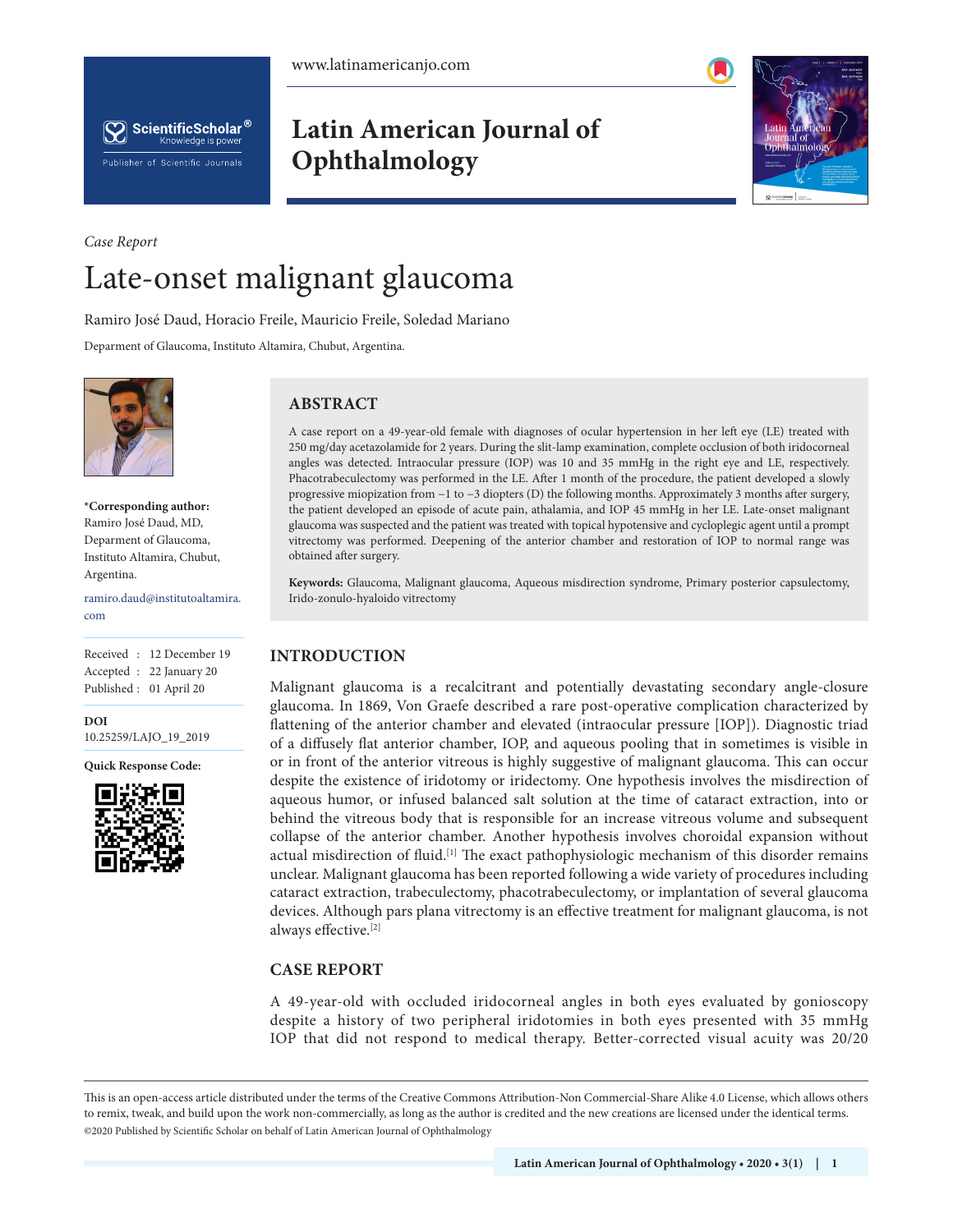$(+1.50)$  in the right eye and 20/20  $(+2.50)$  in the left eye (LE). Slit-lamp examination revealed narrow anterior chamber both eyes. A pronounced optic disk excavation was in accordance with pathologic campimetry in the LE [Figure 2]; phacotrabeculectomy in the LE was performed. One week after the procedure, the patient presented spherical equivalent (SE) of −1 and IOP of 12 mmHg. One month after surgery, a SE of −3 in the LE was recorded and IOP of 15 mmHg. Approximately



**Figure 1:** Slit-lamp examination revealed narrow anterior chamber both eyes.

3 months after surgery, the patient suddenly present acute pain, athalamia [Figure 4], and IOP of 45 mmHg in her LE. The event was interpreted as malignant glaucoma, and therefore, treatment with topical hypotensive and cycloplegic agents was initiated until an emergency vitrectomy was performed [Figure 5].

### **DISCUSSION**

While malignant glaucoma is an acute process characterized by pain, ocular hypertension and flattening of the anterior chamber is an entity that is generally described as an immediate post-operative event with a reserved visual prognosis. In the case report, the patient presented with progressive myopization with normal IOP and the classic triad of malignant glaucoma developed 3 months postoperative. Vitrectomy was performed to create a unique chamber that restores the fluid mechanics of aqueous humor. We did not find any case in the current bibliography that presents the events of our patient. The cases described were presented with the classic triad from months to years after a surgical procedure.

We find this case relevant for the ophthalmic literature given it illustrates that malignant glaucoma can present even months after surgery and an accurate diagnosis must be reached promptly to act accordingly to prevent irreversible consequences.[3-5]



**Figure 2:** Visual field testing.